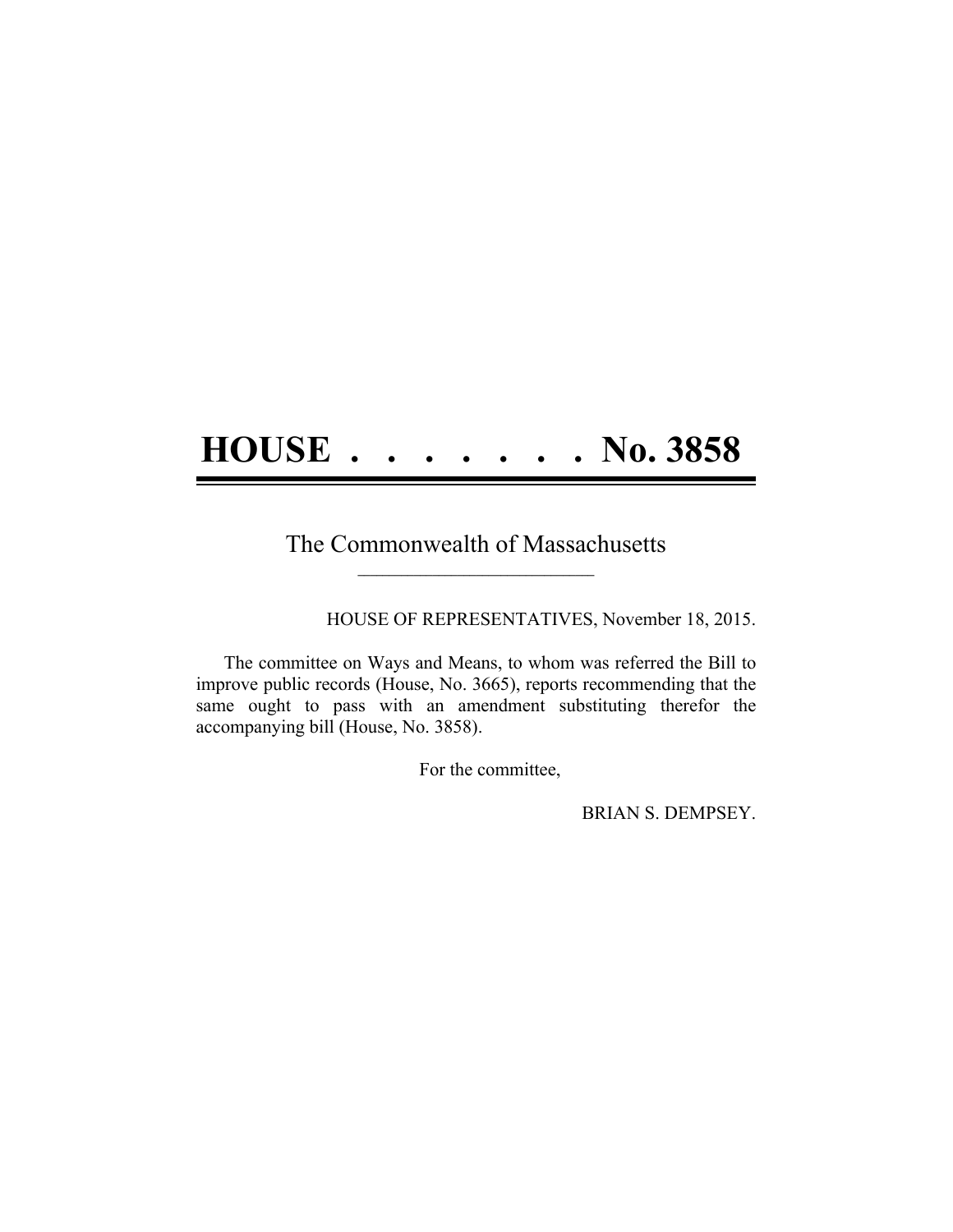## The Commonwealth of Massachusetts

**In the One Hundred and Eighty-Ninth General Court (2015-2016) \_\_\_\_\_\_\_\_\_\_\_\_\_\_\_**

**\_\_\_\_\_\_\_\_\_\_\_\_\_\_\_**

An Act to improve public records.

Be it enacted by the Senate and House of Representatives in General Court assembled, and by the authority *of the same, as follows:*

| $\mathbf{1}$ | SECTION 1. Subsection (n) of clause Twenty-sixth of section 7 of chapter 4 of the                |
|--------------|--------------------------------------------------------------------------------------------------|
| 2            | General Laws, as appearing in the 2014 Official Edition, is hereby amended by striking out, in   |
| 3            | line 229, the words "subsection (b)" and inserting in place thereof the following words:-        |
| 4            | subsection (c).                                                                                  |
| 5            | SECTION 2. Said section 7 of said chapter 4, as so appearing, is hereby further amended          |
| 6            | by striking out, in line 269, the word "ten" and inserting in place thereof the following word:- |
| 7            | 10A.                                                                                             |
| 8            | SECTION 3. Section 3 of chapter 66 of the General Laws, as so appearing, is hereby               |
| 9            | amended by inserting after the words "microphotographic process", in line 12, the following      |
| 10           | words:-, or by electronic means.                                                                 |
| 11           | SECTION 4. Said chapter 66 is hereby further amended by inserting after section 6 the            |
| 12           | following section:-                                                                              |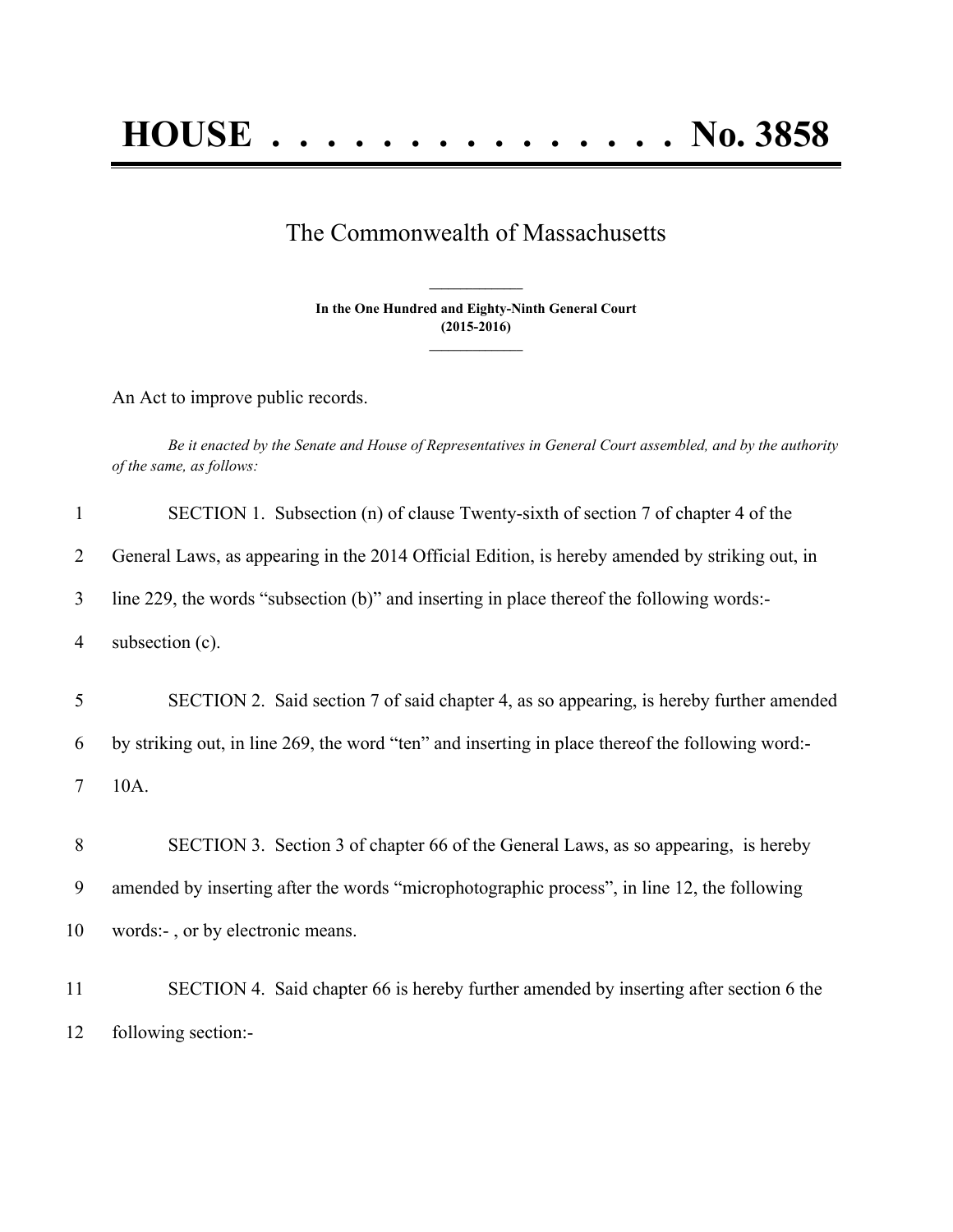Section 6A. (a) Each agency shall designate 1 or more employees as records access officers. In a municipality, the municipal clerk, or the clerk's designees, or any designee of a municipality that the chief executive officer of the municipality may appoint, shall serve as records access officers. For the purposes of this chapter the term "agency" shall mean any entity, other than a municipality, that is identified in clause Twenty-sixth of section 7 of chapter 4 as possessing "public records," as defined therein.

 (b) A records access officer shall coordinate an agency's or a municipality's response to requests for access to public records and shall facilitate the resolution of such requests by the timely and thorough production of public records. Each officer shall: (i) assist persons seeking public records to identify the records sought; (ii) assist the custodian of records in preserving public records in accordance with all applicable laws, rules, regulations and schedules; and (iii) prepare guidelines that enable a person seeking access to public records in the custody of the agency or municipality to make informed requests regarding the availability of such public records electronically or otherwise. Guidelines shall be updated periodically and shall include a list of categories of public records maintained by the agency or municipality. Each agency that maintains a website shall post such guidelines on its website.

 (c) Each agency and municipality shall post in a conspicuous location at its offices and on its website, if any, the name, title, business address, business telephone number, and business email address of each records access officer. The designation of 1 or more records access officers shall not be construed to prohibit employees who have been previously authorized to make public records or information available to the public from continuing to do so; provided that such employees provide public records in accordance with this chapter.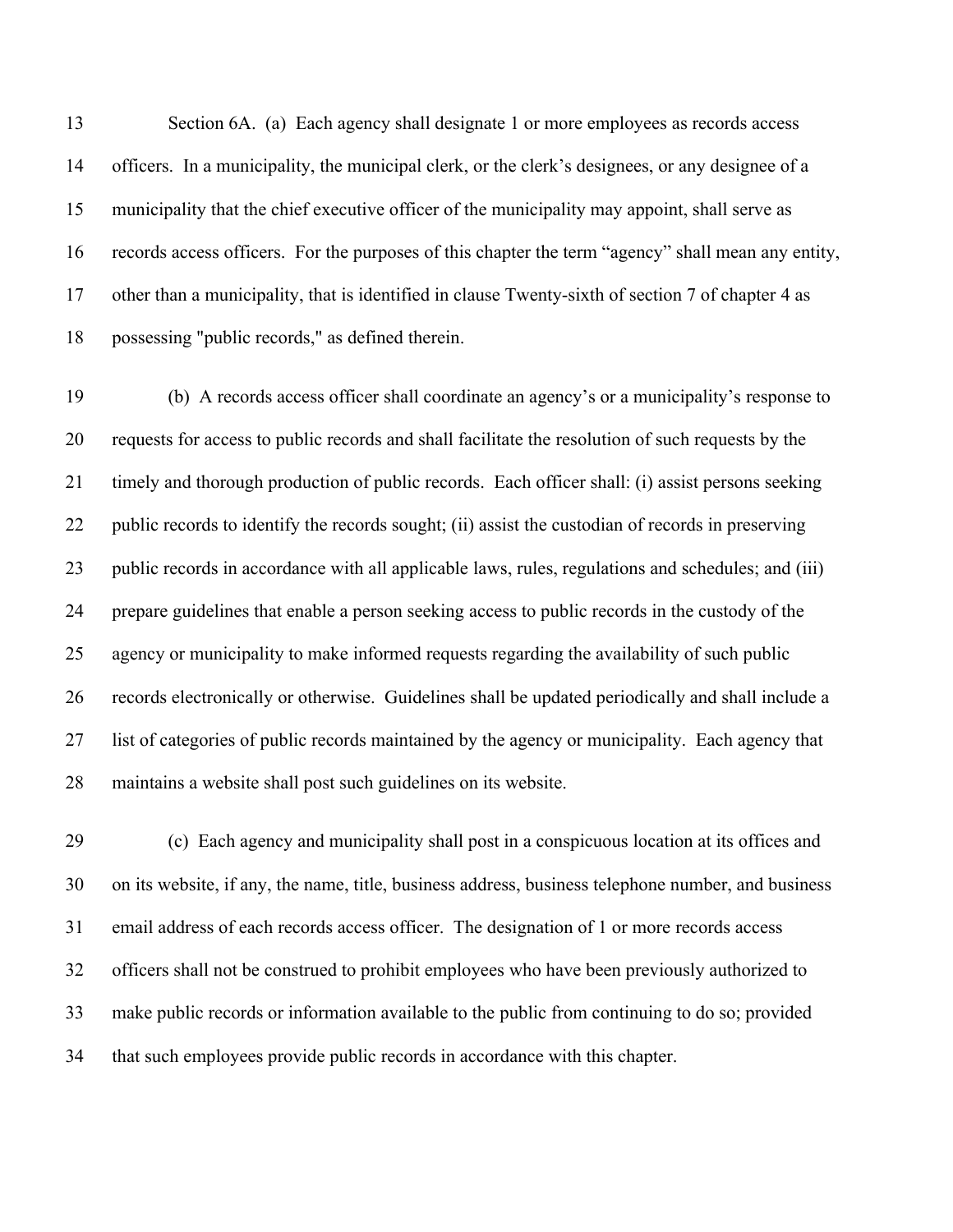(d) If a public record is originally available in electronic form, the records access officer shall, at the option of the requester, provide it in that electronic form. In making a public record available, the records access officer may provide the public record in any commonly available electronic format if the public record is readily reproducible in that format. If a request for public records does not specify the format for producing electronically stored information, the records access officer shall provide the public record in a commonly available electronic format.

 (e) Each records access officer shall document completed requests for public records and record the nature of the request, the time required to fulfill the request and any fees charged to the person making the request. The secretary of the commonwealth shall prescribe a form for recording such information and shall annually collect the information from the records access officers and report the same to the clerks of the house and senate on or before March 1.

 SECTION 5. Said chapter 66 is hereby further amended by striking out section 10 and inserting in place thereof the following 3 sections:-

 Section 10. (a) A records access officer appointed pursuant to section 6A shall, upon request, permit inspection or furnish a copy of any public record, as defined in clause Twenty- sixth of section 7 of chapter 4, or any segregable portion thereof, not later than 10 business days following the receipt of the request; provided, that the request reasonably describes the public record sought; the public record is within the possession, custody or control of the agency or municipality that the records access officer serves; and the records access officer receives payment of a reasonable fee as set forth in subsection (e). A request for public records may be delivered to the records access officer in hand or via first class mail at the record access officer's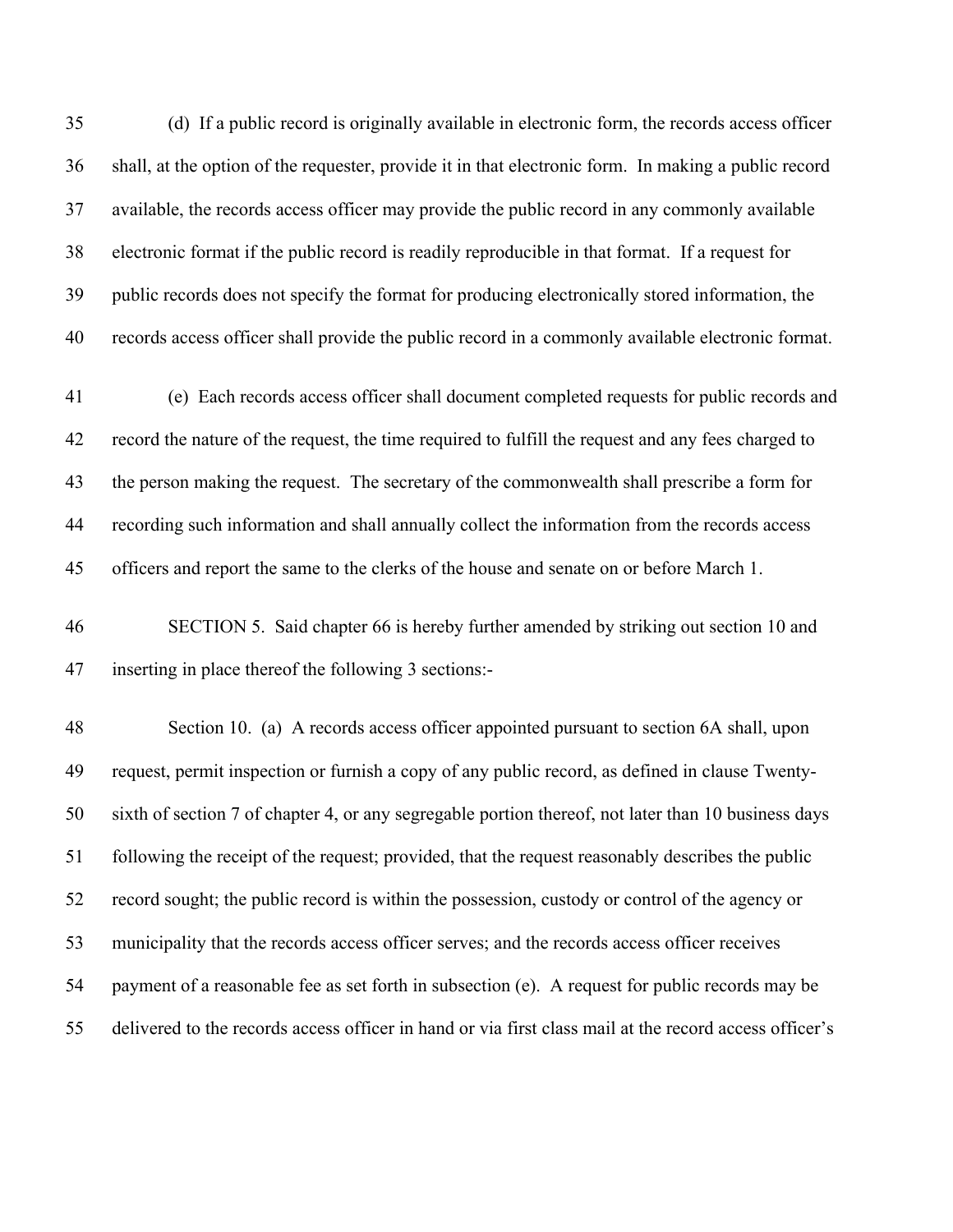business address, or via electronic mail to the address posted by the agency or municipality that 57 the records access officer serves.

 (b) If an agency or municipality is unable to permit inspection or furnish a copy of a requested public record within the timeframe established in subsection (a), the records access officer shall, not later than 10 business days following the initial receipt of a request for public records, issue a written response to the person who submitted the request. The written response may be made via first class or electronic mail and shall include the following information:

(i) confirmation of the receipt of the request;

 (ii) identification of any known public records or categories of public records that the agency or municipality intends to produce and any, known records, categories of records, or any portion of a record, that the agency or municipality intends to withhold accompanied by specific reasons for such withholding; provided, that nothing in the written response shall limit an agency's or municipality's ability to redact or withhold information in accordance with state or federal law;

 (iii) identification of any public record sought that does not exist or is not within the possession, custody, or control of the agency or municipality that the records access officer serves;

 (iv) a statement as to why the agency or municipality requires additional time to produce all other public records sought;

 (v) a reasonable timeframe in which the agency or municipality shall produce all other public records sought; provided, that, for an agency, the timeframe provided shall not exceed 60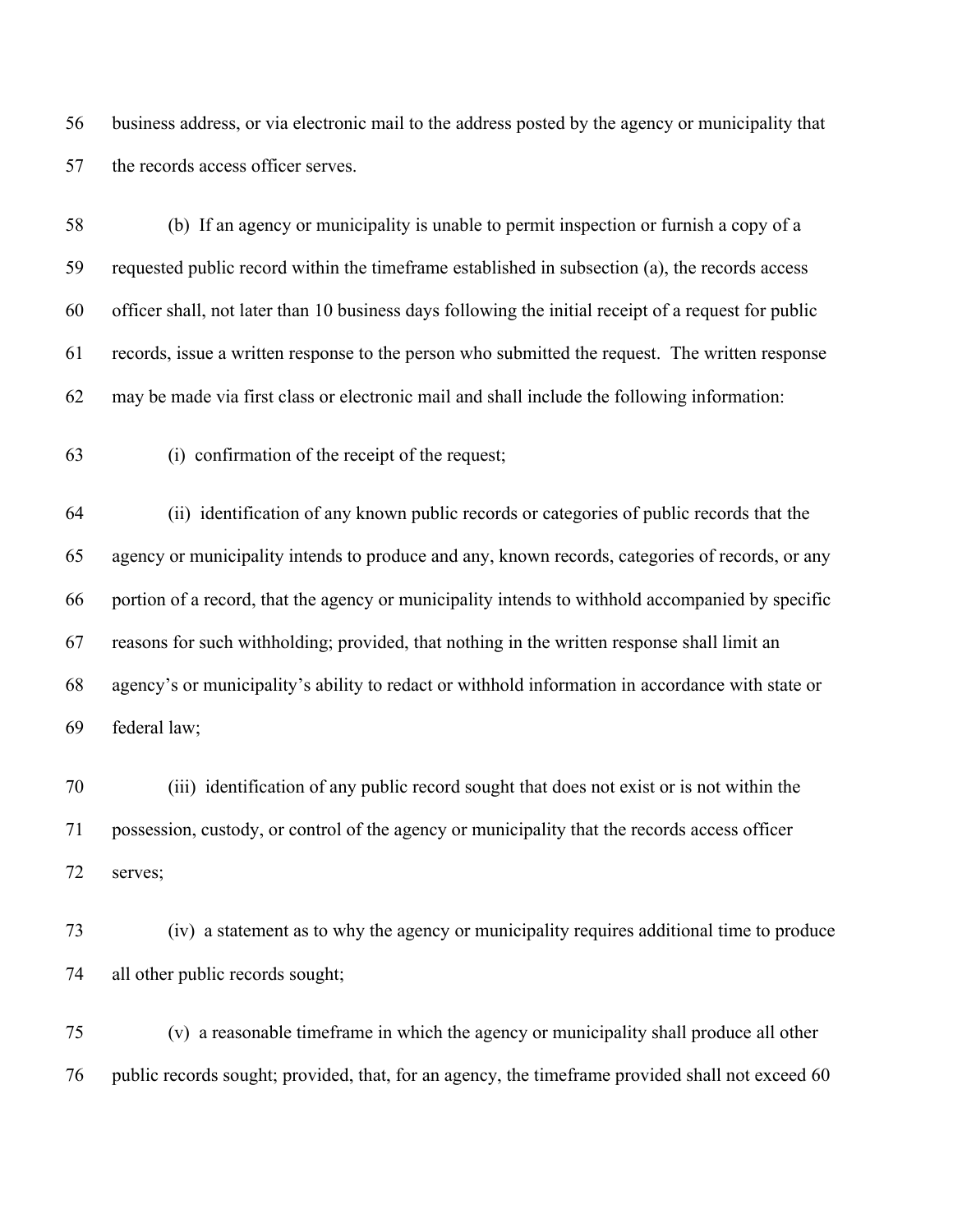| 77 | days following the initial receipt of the request for public records; and, for a municipality, the  |
|----|-----------------------------------------------------------------------------------------------------|
| 78 | timeframe provided shall not exceed 75 days following the initial receipt of the request for public |
| 79 | records; provided further, that an agency or municipality may, by agreement of the requester,       |
| 80 | establish a date beyond the timeframes set forth herein;                                            |
| 81 | (vi) an estimate of any fees that may be charged to produce the records; and                        |
| 82 | (vii) an invitation to the person making the request for public records to contact the              |
| 83 | records access officer to discuss a reasonable modification of the scope of the request.            |
| 84 | If an agency or municipality fails to issue any written response to the person who                  |
| 85 | submitted the request for public records within 10 business days following the initial receipt of   |
| 86 | the request, the person who submitted the request for public records may petition the supervisor    |
| 87 | of records who shall order the records access officer to issue a response in accordance with this   |
| 88 | subsection no later than 5 business days from the issuance of the order by the supervisor.          |
| 89 | (c) Whenever an agency or municipality issues a response that the agency or                         |
| 90 | municipality intends to withhold a record, or any portion thereof, the person who submitted the     |
| 91 | initial request for public records under subsection (a) may, not later than 30 days following       |
| 92 | receipt of such a response, petition the supervisor of records for a determination as to whether    |
| 93 | the requested document constitutes a public record, as defined in clause Twenty-sixth of section    |
| 94 | 7 of chapter 4. In assessing the propriety of a withholding, the supervisor of records shall be     |
| 95 | permitted to inspect any record or copy thereof in camera when the agency or municipality           |
| 96 | claims that the record, or any portion thereof, is being withheld in accordance with the            |
| 97 | exemptions set forth in clause Twenty-sixth of section 7 of chapter 4; provided, that the agency    |
| 98 | or municipality may withhold from inspection a record, or any portion thereof, that is privileged   |
|    |                                                                                                     |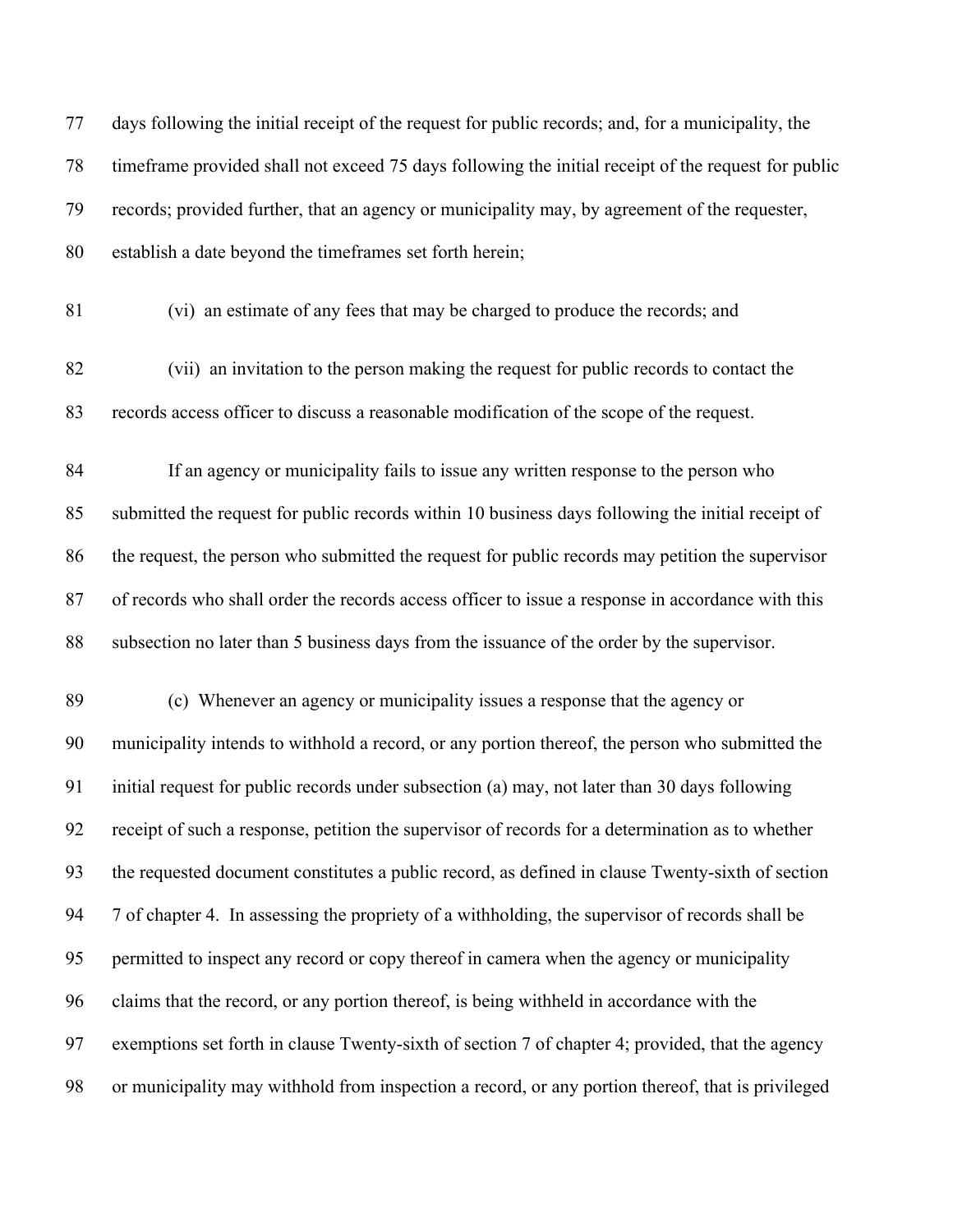or being withheld pursuant to an explicit state or federal statutory prohibition. Whenever an agency or municipality fails to respond to any portion of a request for public records pursuant to subsection (b), the person who submitted the initial request for public records may, not later than 90 days following the initial submission of the request for public records, petition the supervisor of records for a determination whether the agency or municipality has failed to comply with subsection (b). The supervisor of records shall issue a decision regarding any petition submitted in accordance with this subsection not later than 10 business days following receipt of the petition. Upon a determination that a requested record, or any portion thereof, constitutes a public record, the supervisor of records shall order the records access officer to furnish the public record, or any portion thereof, as soon as practicable, and in any event no later than 60 days from 109 the issuance of the order. The administrative remedy provided by this subsection shall not in any way limit the availability of judicial remedies set forth in this chapter. If the agency or municipality refuses or fails to comply with any order issued by the supervisor of records in accordance with this section, the supervisor of records may notify the attorney general, who, after consultation with the supervisor, shall take whatever measures the attorney general deems necessary to ensure compliance with the provisions of this section. The attorney general shall designate an individual within the office of the attorney general to serve as a primary point of contact for the supervisor including, but not limited to, a primary point of contact for any notice from the supervisor to the attorney general pursuant to this section.

 (d) At any time within 45 days following the initial receipt of a request for public records submitted in accordance with subsection (a), within 30 days following the receipt of an order issued by the supervisor of records in accordance with subsection (c), or within any other timeframe agreed upon by the requester and the agency or municipality, a records access officer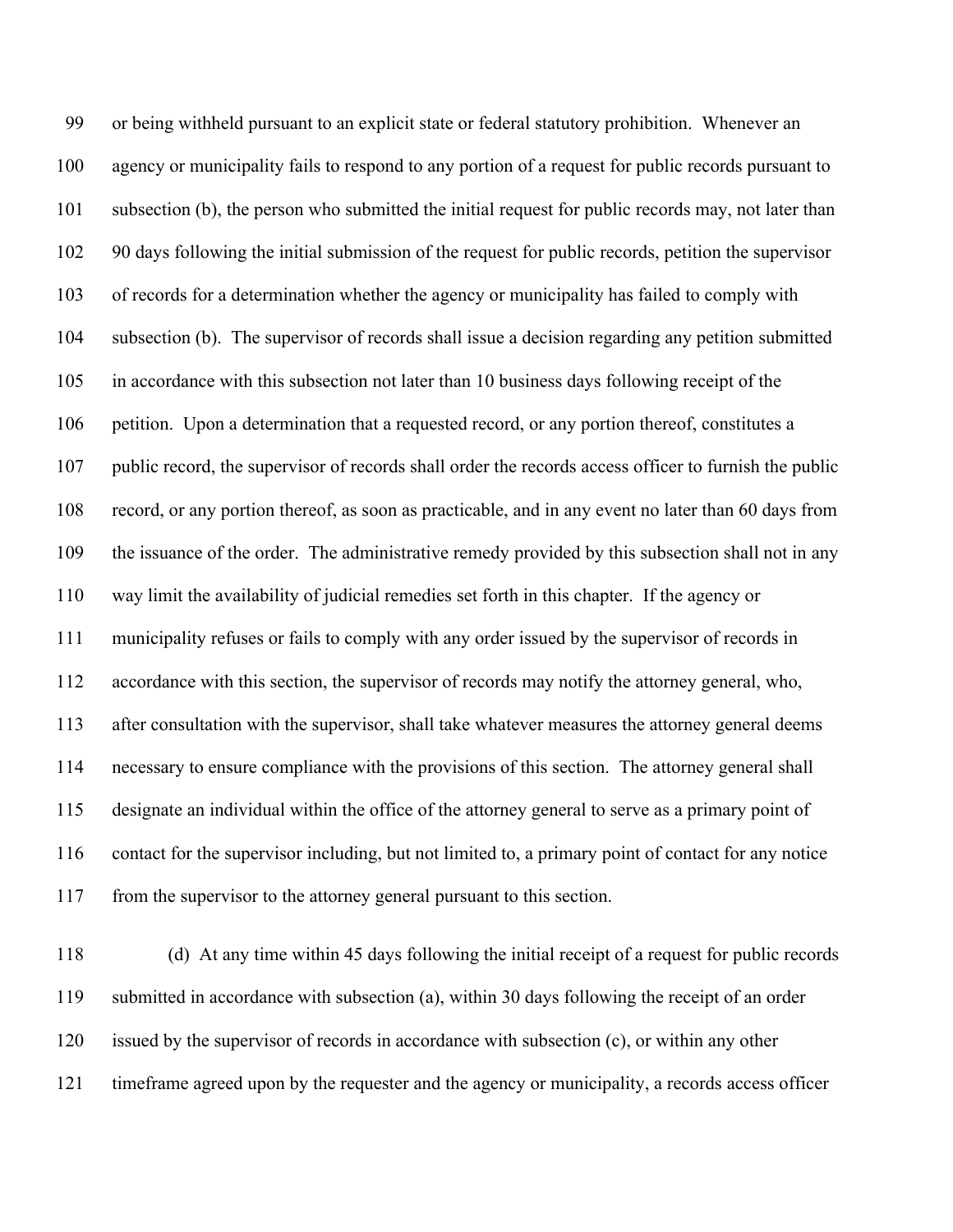may petition the supervisor of records for an extension of the time periods allotted in subsection (b) for the agency or municipality to furnish copies of the requested record, or any portion thereof, that the agency or municipality has within its possession, custody, or control, and intends to furnish; provided, that the supervisor may only grant 1 such request for an extension and shall issue a decision regarding such a petition within 5 business days following receipt of the petition. When granting a request for extension, the supervisor of records may extend or modify the timeframes set forth in subsection (b) for the agency or municipality to furnish copies of the records requested upon good cause shown by the agency or municipality; provided that, in determining whether good cause has been shown by the agency, municipality, the supervisor of records shall consider, but shall not be limited to considering, the following: (i) the need to search for and collect the requested record or records from disparate locations; (ii) the need to search for, collect, segregate or examine a voluminous number of records; (iii) the need to redact a significant number of records; (iv) the refusal of a requester to reasonably modify the scope of a request or agree to an alternative time frame for processing a request; (v) the administrative capacity of the agency or municipality to produce the request within the timeframe; and (vi) that the request for public records is designed or intended to harass or intimidate the agency, municipality.

 (e) Each records access officer shall furnish public records in response to a request for public records and upon payment of a reasonable fee, as determined by the records access officer in accordance with the following provisions:

 (i) the actual cost of any storage device or material provided to a person in response to a request for public records under subsection (a) may be included as part of the fee; provided, that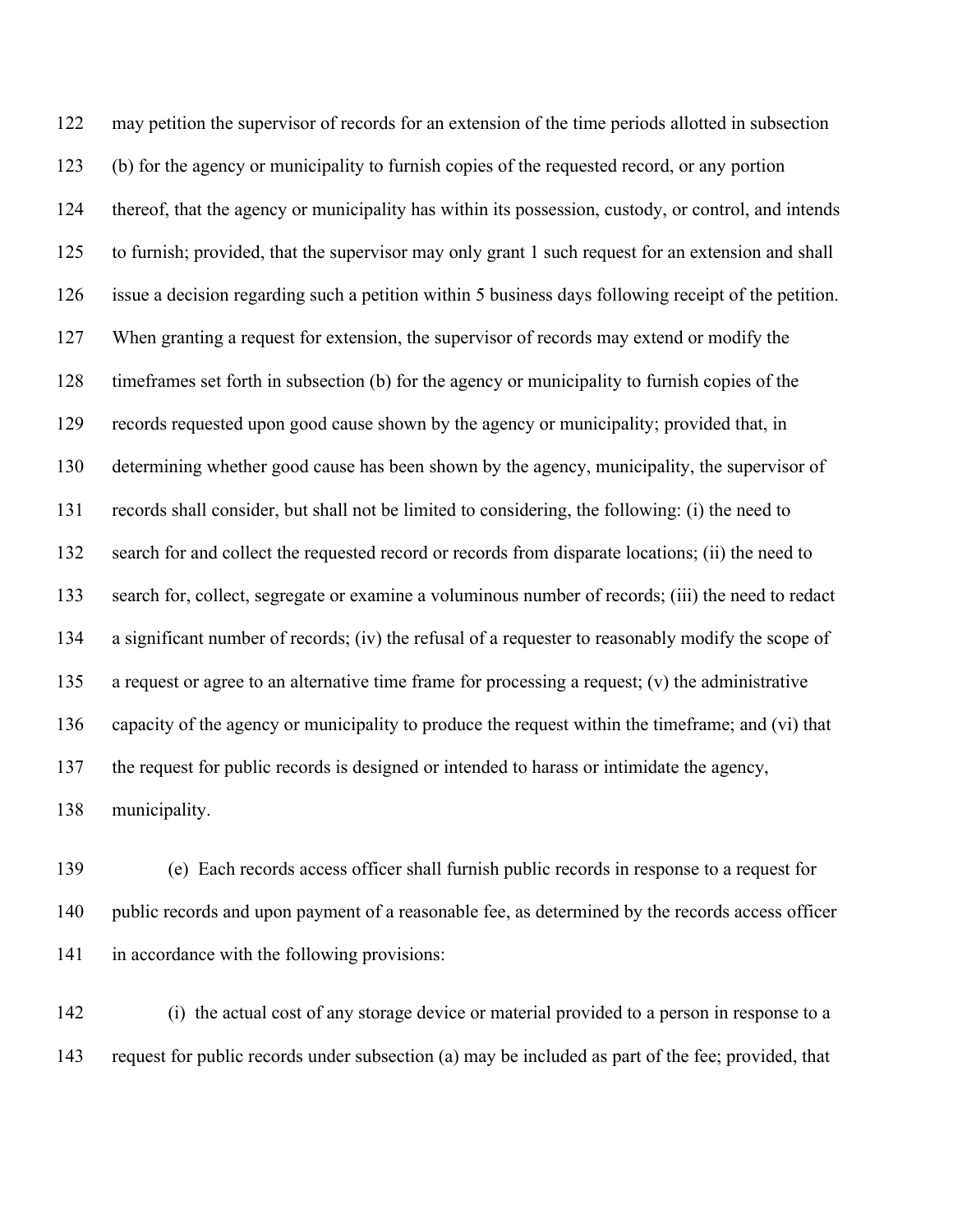144 the charge for black and white paper copies or printouts of records shall not exceed 5 cents per page, for both single and double-sided black and white copies;

 (ii) in the event that an agency is required to devote more than 4 hours of employee time to search for, compile, segregate, redact or reproduce the record or records requested, the records access officer may also include as part of the fee an hourly rate for each hour any employee devotes to responding to the request; provided, that an agency shall not charge an hourly rate more than \$25 per hour; provided further, that the requester shall not be charged for the first 4 hours of work performed;

 (iii) in the event that a municipality is required to devote more than 2 hours of employee time to search for, compile, segregate, redact or reproduce the record or records requested, the records access officer may also include as part of the fee an hourly rate that is equal to or less than the hourly rate attributed to the lowest paid employee who has the necessary skill required to search for, compile, segregate, redact or reproduce the record or records requested; provided further, that the requester shall not be charged for the first 2 hours of work performed;

 (iv) in the event that an agency or municipality lacks the qualified staffing or technological capabilities required to search for, compile, segregate, redact or reproduce the records requested, the records access officer may charge the requester the reasonable and actual costs of engaging a vendor to furnish the requested record or records; provided, that prior to contracting with a vendor for such services, the person who submitted the initial request under subsection (a) signs an enforceable written agreement to reimburse the agency or municipality for the reasonable and actual costs of engaging a vendor to furnish the requested record or records, up to a dollar amount specified in the written agreement; provided further, that if the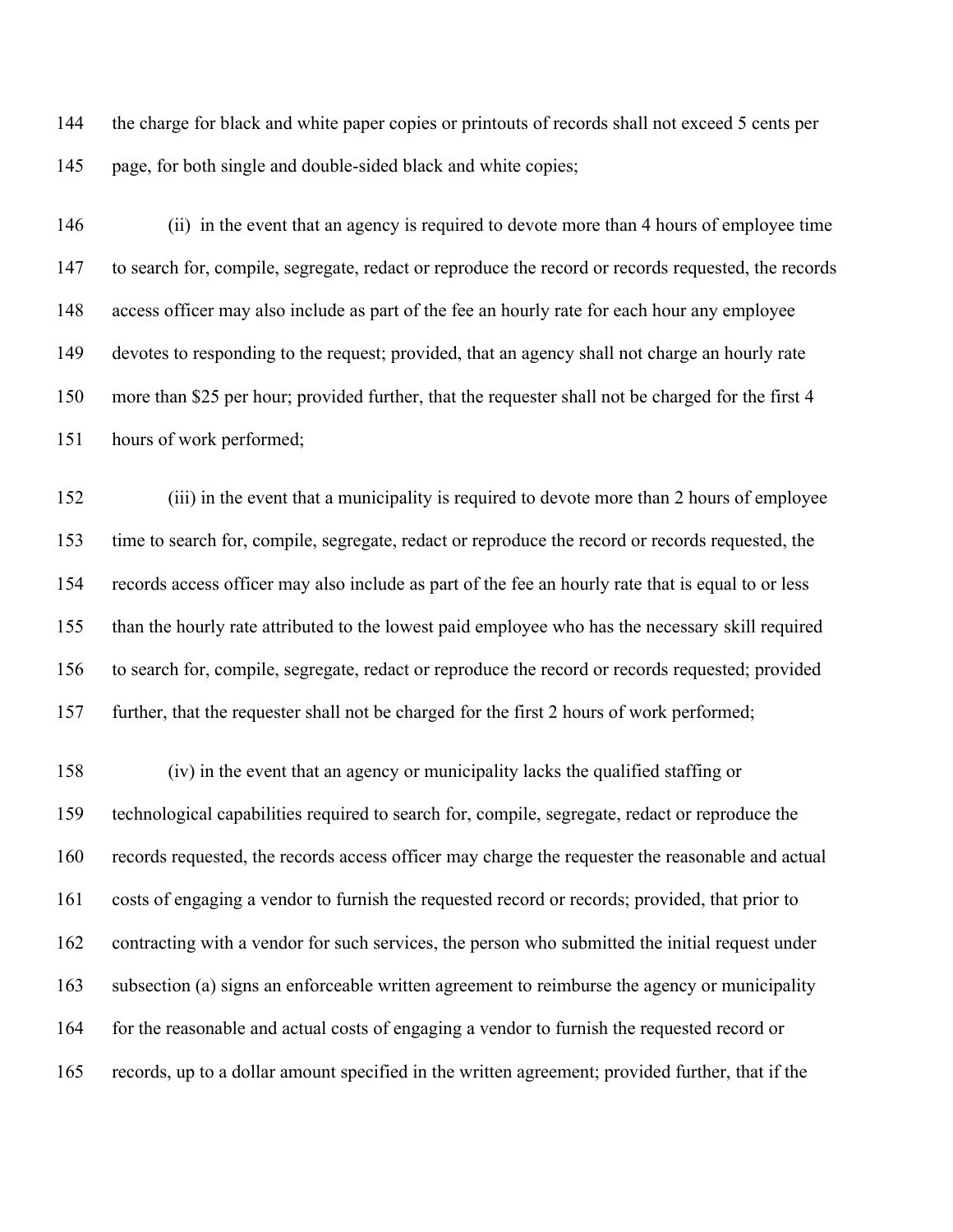requester refuses to sign a reasonable enforceable written agreement to reimburse the agency or municipality for the reasonable and actual costs of engaging a vendor to furnish the requested record or records, the agency or municipality shall not be required to comply with the request; and

 (v) the records access officer may waive or reduce the amount of any fee or vendor quote provided for under this subsection upon a showing that disclosure of the requested record or records is in the public interest because it is likely to contribute significantly to public understanding of the operations or activities of the government and is not primarily in the commercial interest of the requester, or upon a showing that the requester lacks the financial ability to pay the full amount of the reasonable fee.

 (f) Whenever an agency or municipality assesses a fee or quotes an estimate for the actual costs of engaging a vendor to furnish the requested record or records in accordance with subsection (e), the person who submitted the initial request for public records may, within 30 days following notice of the fee or vendor quote amount, or within 30 days following notice of the records access officer's decision on a request for fee or vendor quote waiver or reduction, as set forth in subsection (e), whichever is later, petition the supervisor of records to reduce the amount of any fee or vendor quote assessed by the records access officer in accordance with subsection (e); provided, that the supervisor of records shall reduce any unreasonable fee or vendor quote assessed and shall issue a decision regarding such a petition within 5 business days following receipt of the petition; provided further, that whenever an agency or municipality assesses a fee that is \$25,000 or more, or claims that the reasonable and actual costs of engaging a vendor are \$25,000 or more, the requester may immediately file an action seeking judicial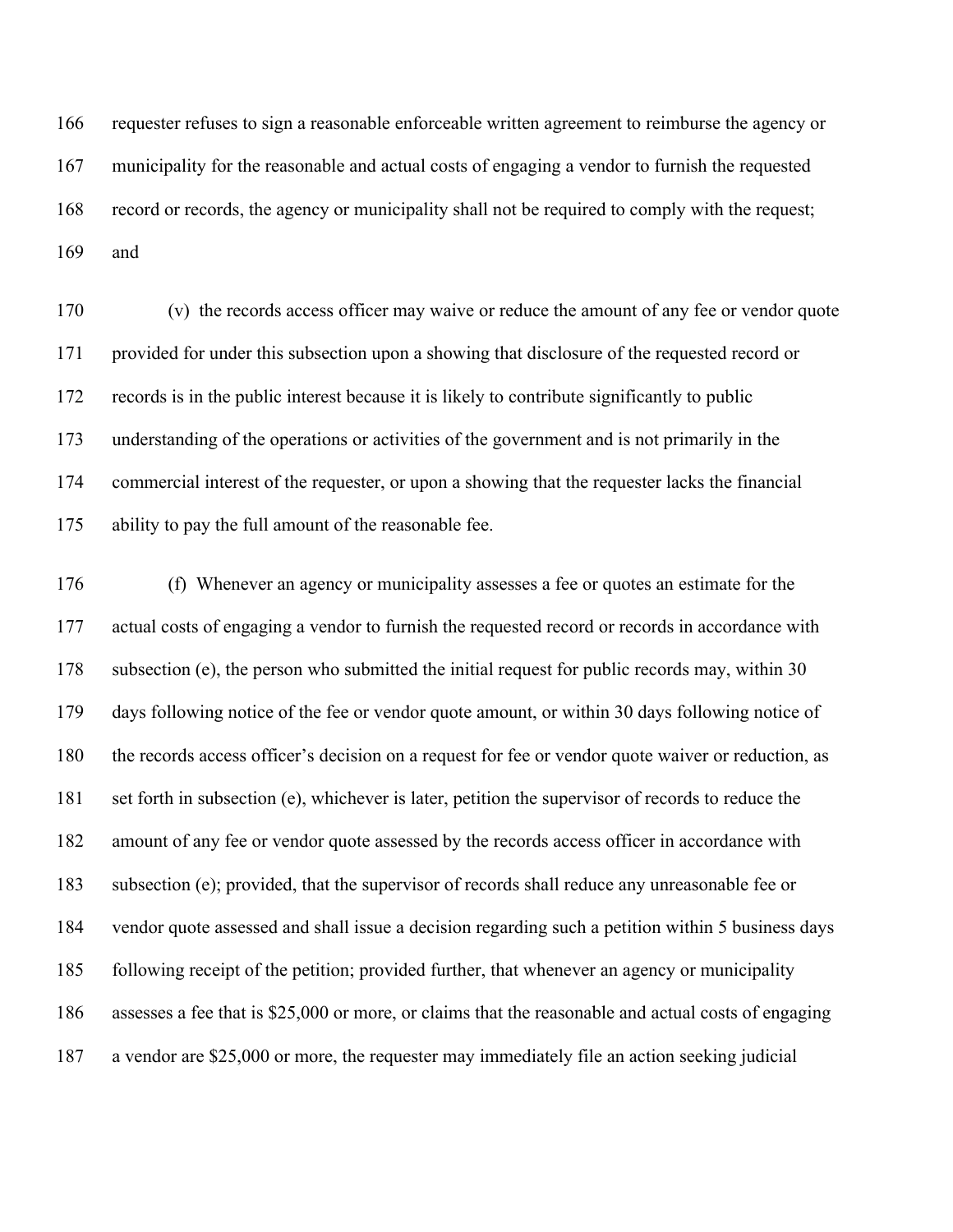review of the reasonableness of the fee or vendor quote in accordance with subsection (f) of section 10A.

 Section 10A. (a) Whenever an agency or municipality fails to furnish a copy of any public record or any portion thereof, the furnishing of which is not disputed by the agency or municipality, within the timeframes set forth in section 10, including any extension of the timeframe granted by the supervisor of records in accordance with the provisions of said section 10 or any timeframe agreed upon by the requester and the agency or municipality, the person who submitted the initial request under subsection (a) of said section 10 may, within 30 days of the expiration of the relevant timeframe, file a complaint against the agency or municipality in accordance with chapter 231A of the general laws in the superior court of the county where the records are situated, or, for any agency, in the superior court for Suffolk county.

 (b) Whenever an agency or municipality issues a response in accordance with subsection (b) of section 10 that identifies any requested record, category of record requested or any portion thereof and indicates that the agency or municipality does not intend to produce such record, category of record requested or any portion thereof, the person who submitted the initial request under subsection (a) of said section 10 may, within 30 days of the issuance of the response, file a complaint against the agency or municipality in accordance with chapter 231A in the superior court of the county where the record or any portion thereof is situated, or, for any agency, in the superior court for Suffolk county.

 (c) Whenever an agency or municipality fails to comply with any order issued by the supervisor of records, the person who submitted the initial request for public records under section 10 may file a complaint against the agency or municipality in accordance with chapter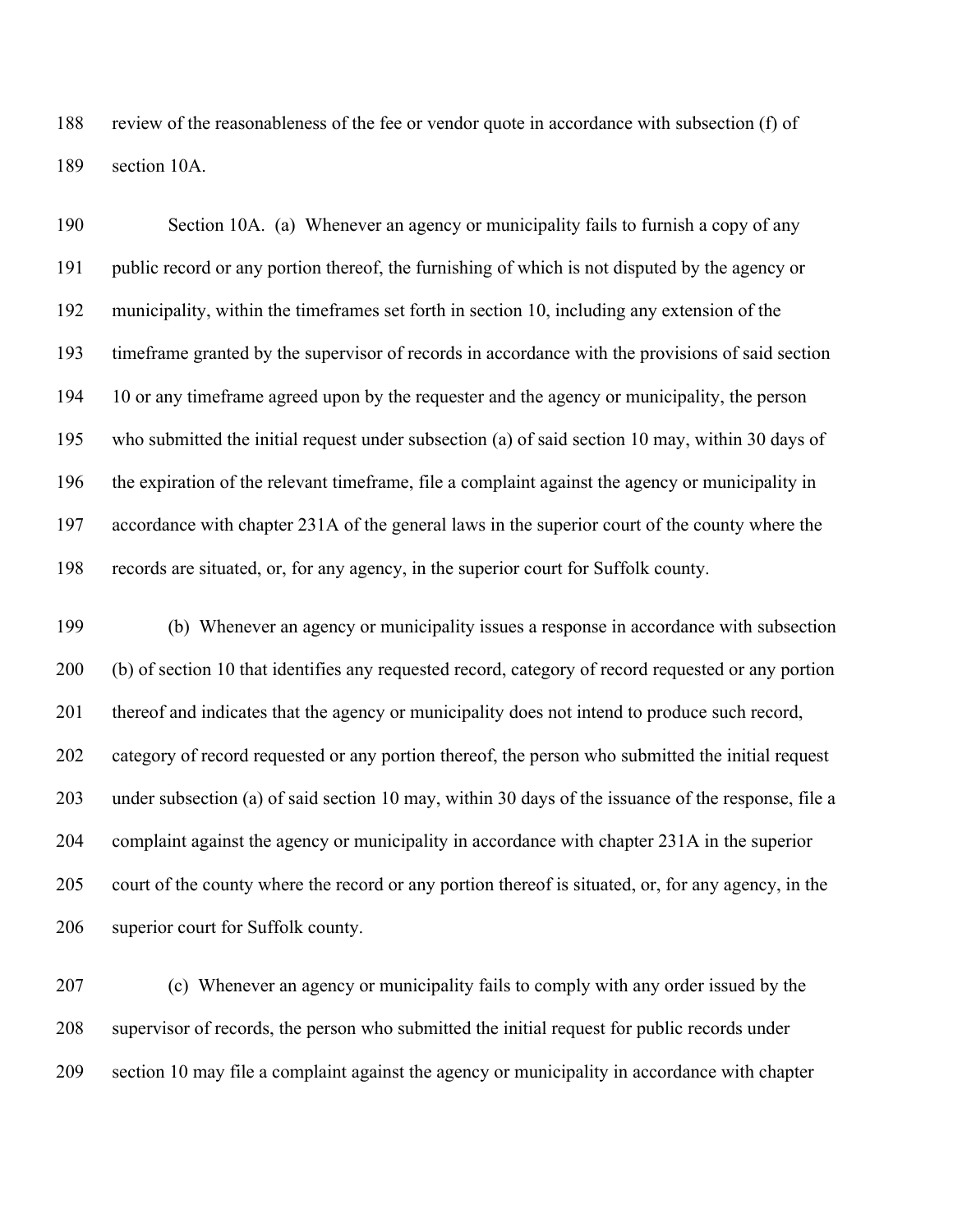231A in the superior court of the county where the record or any portion thereof is situated, or, 211 for any agency, in the superior court for Suffolk county.

(d) In any action filed pursuant to subsection (a), (b) or (c) of this section:

 (i) the superior court shall have jurisdiction to enjoin the agency or municipality from withholding any public record or any portion thereof and order production of any record or portion thereof improperly withheld;

 (ii) the superior court shall determine the propriety of any withholding de novo and may inspect the contents of any defendant agency or municipality record in camera to determine whether any such record or any portion thereof may be withheld in accordance with state or federal law;

 (iii) there shall be a presumption that each record sought is public, and the burden shall be on the defendant agency or municipality to prove, by a preponderance of the evidence, that 222 such record or portion thereof may be withheld in accordance with state or federal law;

 (iv) whenever a complainant has obtained relief in such a case through a judicial order; enforceable written agreement; consent decree; or a voluntary or unilateral change in position by the agency or municipality, if the complainant's claim is not insubstantial; the superior court may award reasonable attorney fees and other litigation costs reasonably incurred to the complainant, 227 and may order the agency or municipality to waive or reasonably reduce any fee assessed in accordance with subsection (e) of section 10; provided, that if the superior court determines that the assessment of reasonable attorney fees and other litigation costs reasonably incurred is not warranted, the judge shall issue written findings specifying the reasons for such denial; and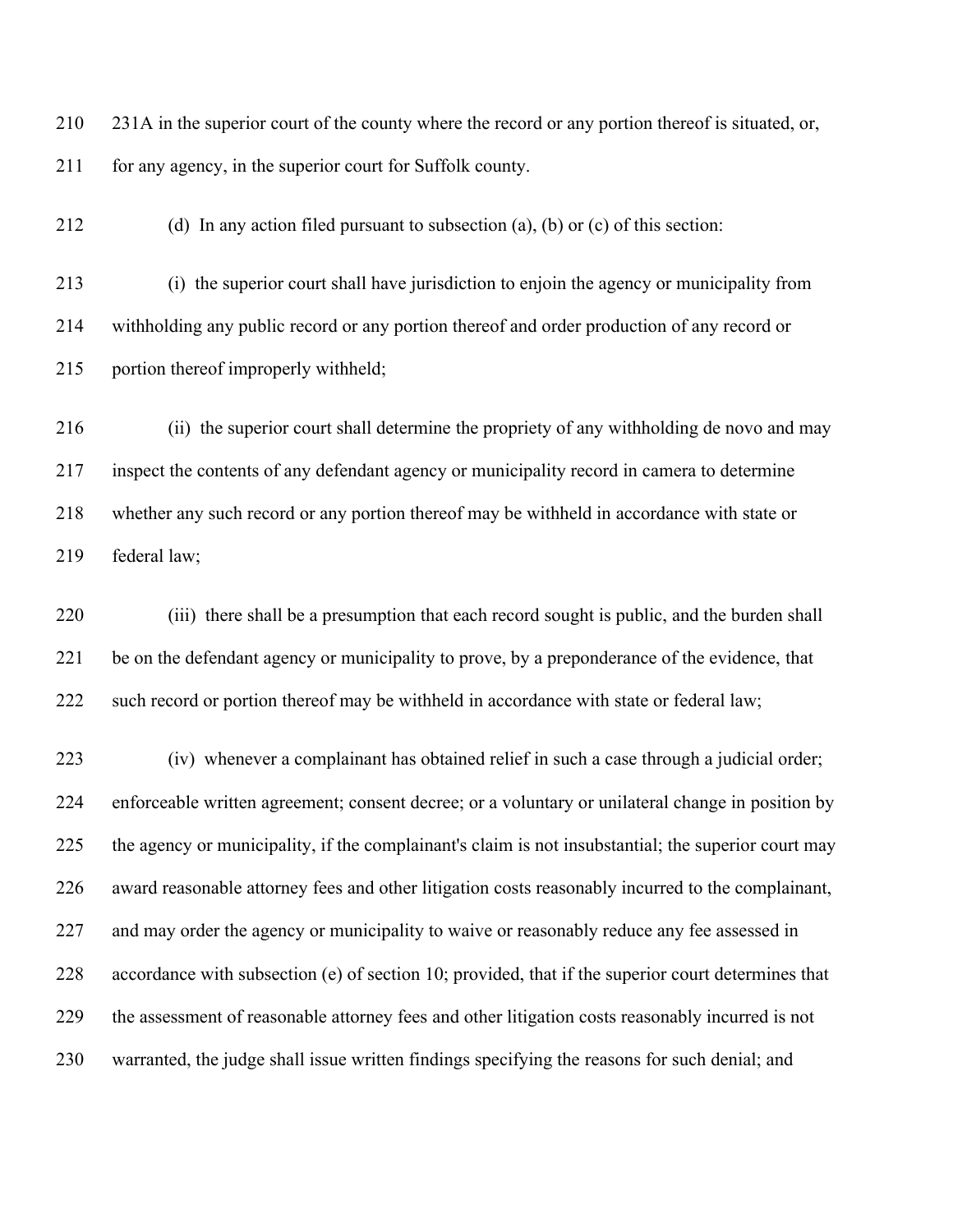(v) whenever a complainant has obtained judgment in such a case, and has demonstrated by a preponderance of the evidence that the defendant agency or municipality, in withholding or failing to timely furnish the requested record or any portion thereof, acted maliciously or in bad faith, the superior court may assess punitive damages against the defendant agency or municipality an amount not less than \$1,000 nor more than \$5,000, to be awarded to the complainant.

 (e) Notwithstanding any other provision of this chapter, the attorney general may, at any time, file a complaint in accordance with chapter 231A in the superior court of the county where the record or any portion thereof is situated, or, for any agency, in the superior court for Suffolk county, to ensure compliance with the provisions of this chapter; provided, that in any such proceeding:

 (i) the superior court shall have jurisdiction to enjoin the agency or municipality from withholding any public record or any portion thereof and order production of any record or portion thereof improperly withheld;

 (ii) the superior court shall determine the propriety of any withholding de novo and may inspect the contents of any defendant agency or municipality record in camera to determine whether any such record or any portion thereof may be withheld in accordance with state or federal law;

 (iii) there shall be a presumption that each record sought is public, and the burden shall be on the defendant agency or municipality to prove, by a preponderance of the evidence, that such record or portion thereof may be withheld in accordance with state or federal law;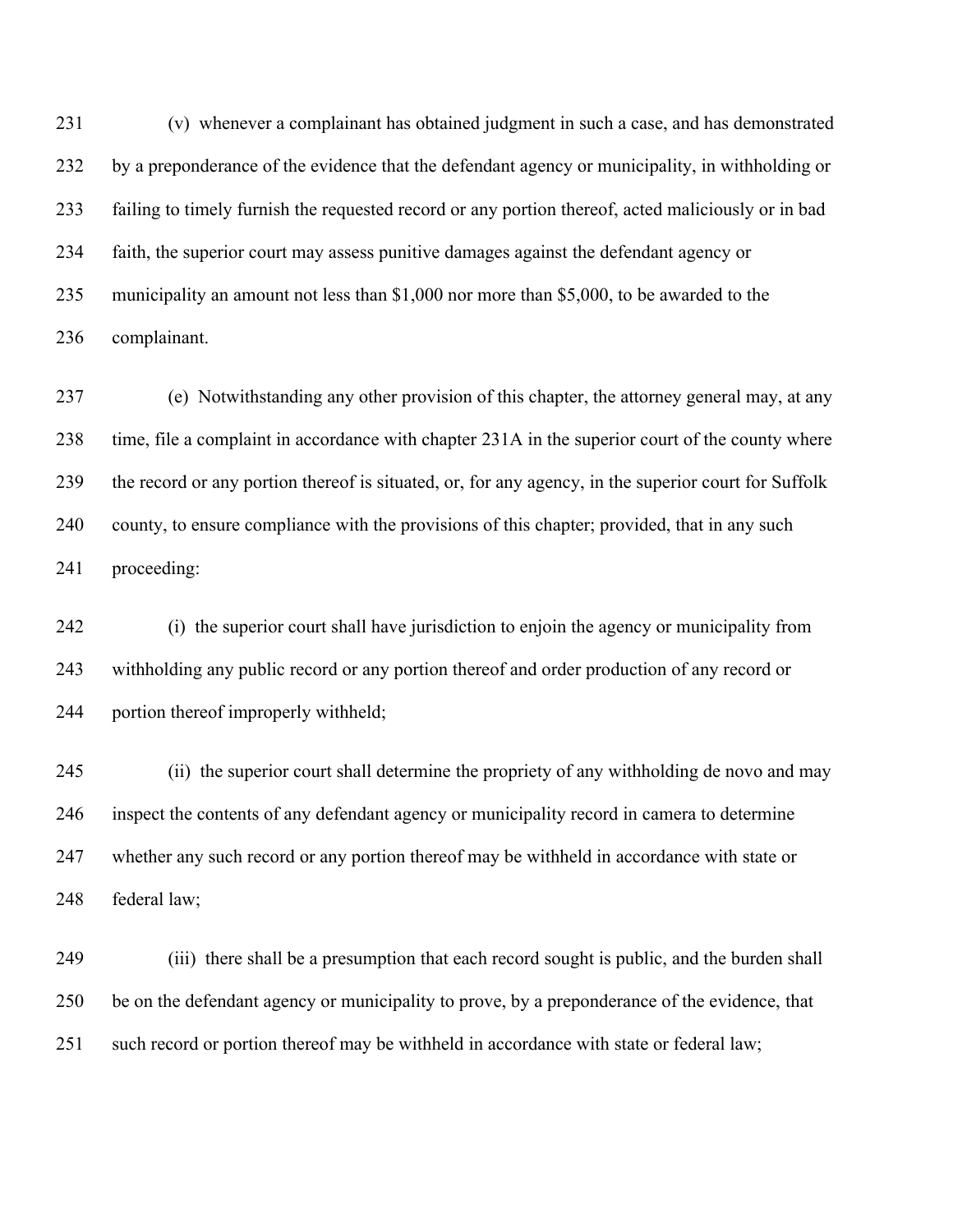(iv) whenever the attorney general has obtained judgment in such a case, the superior court shall assess against the defendant agency or municipality a civil penalty in an amount not less than \$1,000 nor more than \$5,000 for each violation found; payment of any such civil penalty paid to or received by the attorney general shall be paid into the general fund of the commonwealth.

 (f) Any person who submitted a request under subsection (a) of section 10 who is aggrieved by an order issued by the supervisor of records related to such request may, within 30 days of receipt of any such order, file an action seeking judicial review in the superior court of the county where the record or any portion thereof is situated, or, for any agency, in the superior court for Suffolk county. Any such proceeding shall, insofar as applicable, be governed by the provisions of section 14 of chapter 30A; provided, that any record or portion thereof that is withheld by the agency or municipality shall not be made part of the administrative record filed in answer to the complaint; provided further, that in any such proceeding, the superior court may inspect the contents of any defendant agency or municipality record in camera to determine whether any such record or any portion thereof may be withheld in accordance with state or federal law; provided further, that in any action seeking judicial review of a decision issued by the supervisor of records in accordance with subsection (f) of section 10, the superior court shall review de novo the reasonableness of the fee or vendor quote assessed under subsection (e) of section 10.

 (g) Any agency or municipality that is aggrieved by an order issued by the supervisor of records in accordance with subsection (d) or subsection (f) of section 10 may, within 30 days of receipt of any such order, file an action seeking judicial review in the superior court of the county where the record or any person thereof is situated, or in the superior court for Suffolk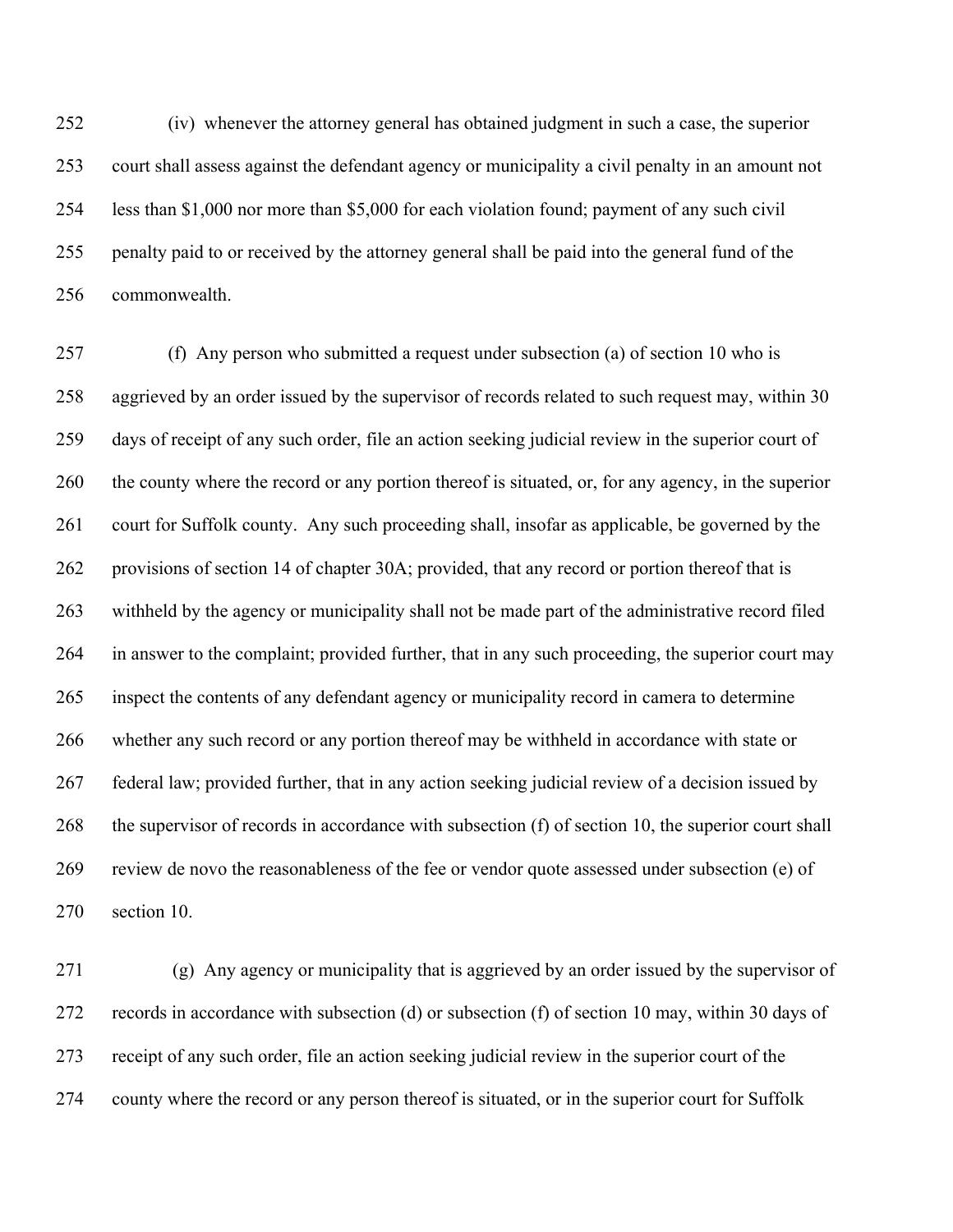county. Any such proceeding shall, insofar as applicable, be governed by the provisions of section 14 of chapter 30A; provided, that in any such action, the superior court shall review de novo the reasonableness of the fee or vendor quote assessed under subsection (e) of section 10.

 (h) Any agency or municipality that is aggrieved by an order issued by the supervisor of records in accordance with subsection (c) of section 10 may, within 30 days of receipt of any such order, file an action seeking judicial review in the superior court of the county where the record or any portion thereof is situated, or in the superior court for Suffolk county. Any such proceeding shall, insofar as applicable, be governed by the provisions of section 14 of chapter 30A; provided, that in any such proceeding:

 (i) any record or portion thereof that is withheld by the agency or municipality shall not be made part of the administrative record filed in answer to the complaint;

 (ii) the superior court shall determine the propriety of any withholding de novo and may inspect the contents of any defendant agency or municipality record in camera to determine whether any such record or any portion thereof may be withheld in accordance with state or federal law;

 (iii) there shall be a presumption that each record sought is public, and the burden shall be on the defendant agency or municipality to prove, by a preponderance of the evidence, that such record or portion thereof may be withheld in accordance with state or federal law; and

 (iv) the superior court shall have jurisdiction to enjoin the agency or municipality from withholding any public record or any portion thereof and order production of any record or portion thereof improperly withheld.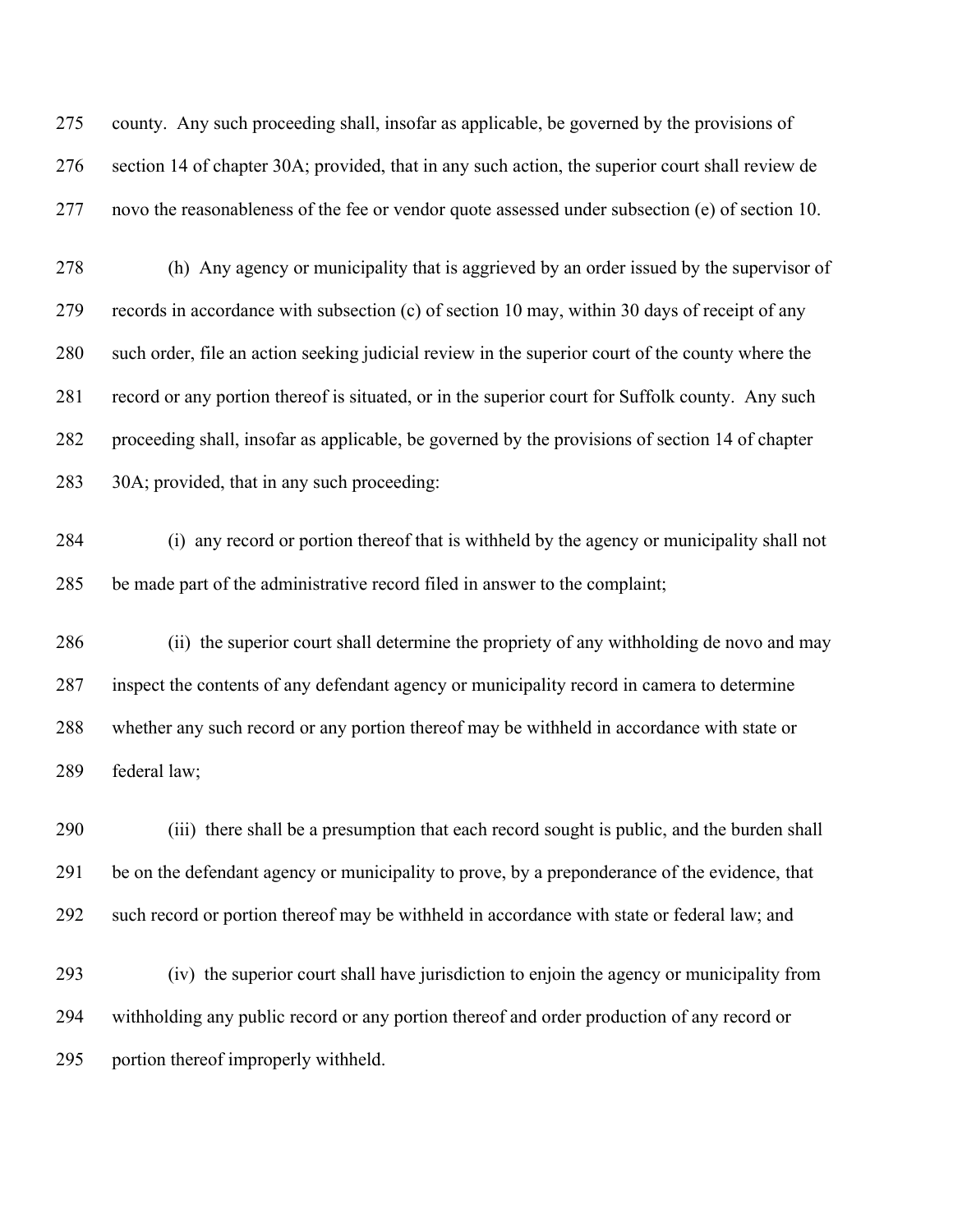(i) The attorney general may intervene as of right in any action filed in accordance with this section.

 Section 10B. The commissioner of the department of criminal justice information services, the department of criminal justice information services and its agents, servants, and attorneys including the keeper of the records of the firearms records bureau of said department, or any licensing authority, as defined in section 121 of chapter 140, shall not disclose any records divulging or tending to divulge the names and addresses of persons who own or possess firearms, rifles, shotguns, machine guns and ammunition therefor, as defined in said section 121 of said chapter 140, and names and addresses of persons licensed to carry or possess the same to any person, firm, corporation, entity or agency except criminal justice agencies as defined in section 167 of chapter 6 and except to the extent such information relates solely to the person making the request and is necessary to the official interests of the entity making the request.

 The home address and home telephone number of law enforcement, judicial, prosecutorial, department of youth services, department of children and families, department of correction and any other public safety and criminal justice system personnel, and of unelected general court personnel, shall not be public records in the custody of the employers of such personnel or the public employee retirement administration commission or any retirement board established under chapter 32 and shall not be disclosed, but such information may be disclosed to an employee organization under chapter 150E, a nonprofit organization for retired public employees under chapter 180 or to criminal justice agencies as defined in said section 167 of said chapter 6. The name and home address and telephone number of a family member of any such personnel shall not be public records in the custody of the employers of the foregoing persons or the public employee retirement administration commission or any retirement board established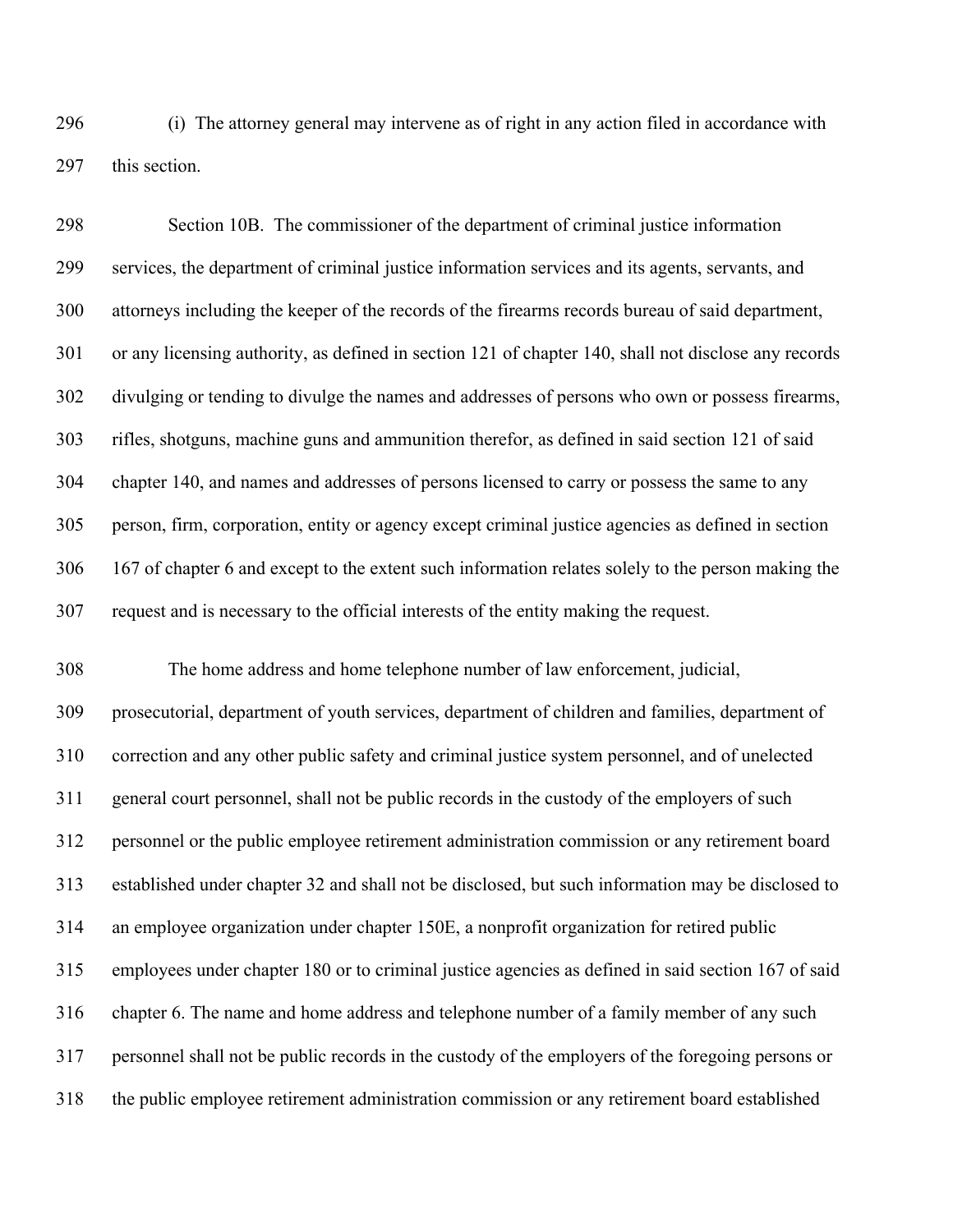under chapter 32 and shall not be disclosed. The home address and telephone number or place of employment or education of victims of adjudicated crimes, of victims of domestic violence and of persons providing or training in family planning services and the name and home address and telephone number, or place of employment or education of a family member of any of the foregoing shall not be public records in the custody of a government agency which maintains records identifying such persons as falling within such categories and shall not be disclosed.

 SECTION 6. Said chapter 66 of the General Laws is hereby further amended by adding the following section:-

 Section 19. (a) When designing or acquiring an electronic recordkeeping system or database, records access officers shall consult with their chief executive officer or the Massachusetts office of information technology pursuant to the provisions of chapter 7D to ensure, where feasible, that the system or database is capable of providing data in a commonly available electronic format. Such database designs shall include, to the extent feasible, information storage and retrieval methods that permit the segregation and retrieval of public record information and redacting of exempt information in order to provide maximum public access.

 (b) Every agency shall provide on a searchable website electronic copies, accessible in a commonly available electronic format, of the following types of records: (i) final opinions, decisions, orders, or votes from agency proceedings; (ii) annual reports; (iii) reports to the General Court; (iv) notices of regulations proposed under chapter 30A; (v) notices of hearings; (vi) winning bids for public contracts; (vii) awards of federal, state and municipal government grants; (viii) minutes of open meetings; (ix) agency budgets; and (x) any public record